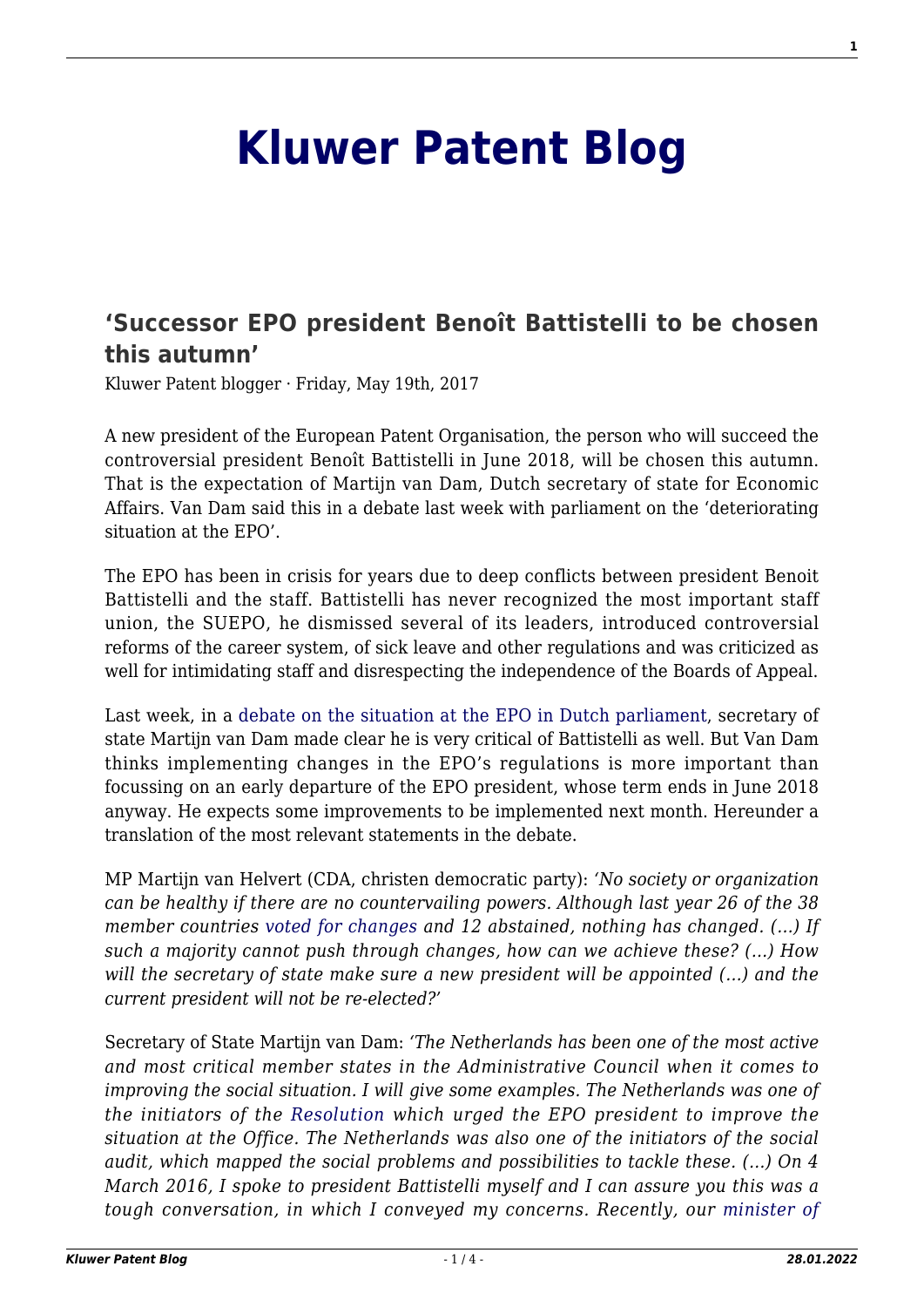*[Foreign Affairs expressed his concerns](http://kluwerpatentblog.com/2017/03/21/president-battistelli-pressure-improve-unacceptable-social-situation-epo/) to the vice-president of the EPO. We're actively involved in reviewing the internal staff regulations. Our ambition is to make these more transparent and to improve the legal and social position of employees, for instance by reviewing the complaint and investigation procedures. We will continue to do this and will seek support from like-minded member states. (…) A decision on the review of complaint and investigation procedures is planned for June.'*

*'The position of EPO president will be vacant in about a year. The succession procedure is currently being started. It is an open procedure. In the end, the Administrative Council will decide who is to be the next EPO president. If al[l](http://patentblog.kluweriplaw.com/wp-content/uploads/sites/52/2017/05/Martijn-van-Dam.jpeg) goes well, the new president can be chosen this autumn. I think it is important that we will have an (…) orderly procedure and that we will choose a good candidate in all aspects, who is also able to restore the social relations within the organisation.'*



*'We are one of many members of the* $\overline{\text{Martijn van Dam}}$ *Administrative Council. Still, we have succeeded in implementing improvements which enjoy broad support within the AC. Without our efforts, there wouldn't have been a social audit. Upcoming improvements, which will expectedly be decided upon next month, would not have been possible without the strong commitment of the Dutch government, among others. I have already explained that the actions of the president concerning the social situation aren't always helpful.'*

*'I would like to focus on implementing these changes, (…) rather than press for an early departure of the president, which has never been seen before. Considering the views of the other member states, my estimate is that there is broad support for the position of the president, but for our position as well, which is that changes are necessary at the EPO. I think it is more sensible to focus on the latter.'*

MP Maarten Hijink (SP, Socialist Party): *'There has been discussion about an early leave of the president before. (…) The secretary of state says much has been done. Why do people who work at the EPO hardly notice this? (…) Why does it have to take a year before a new president can take up office and implement good proposals which are available to improve the situation on the work floor? We are going to wait a year while thousands of people who are working there, are fed up with the intimidation. (…)'*

Secretary of State Van Dam: *'How much time does Mr. Hijing expect it would take to discuss the dismissal of the president in the Administrative Council, with*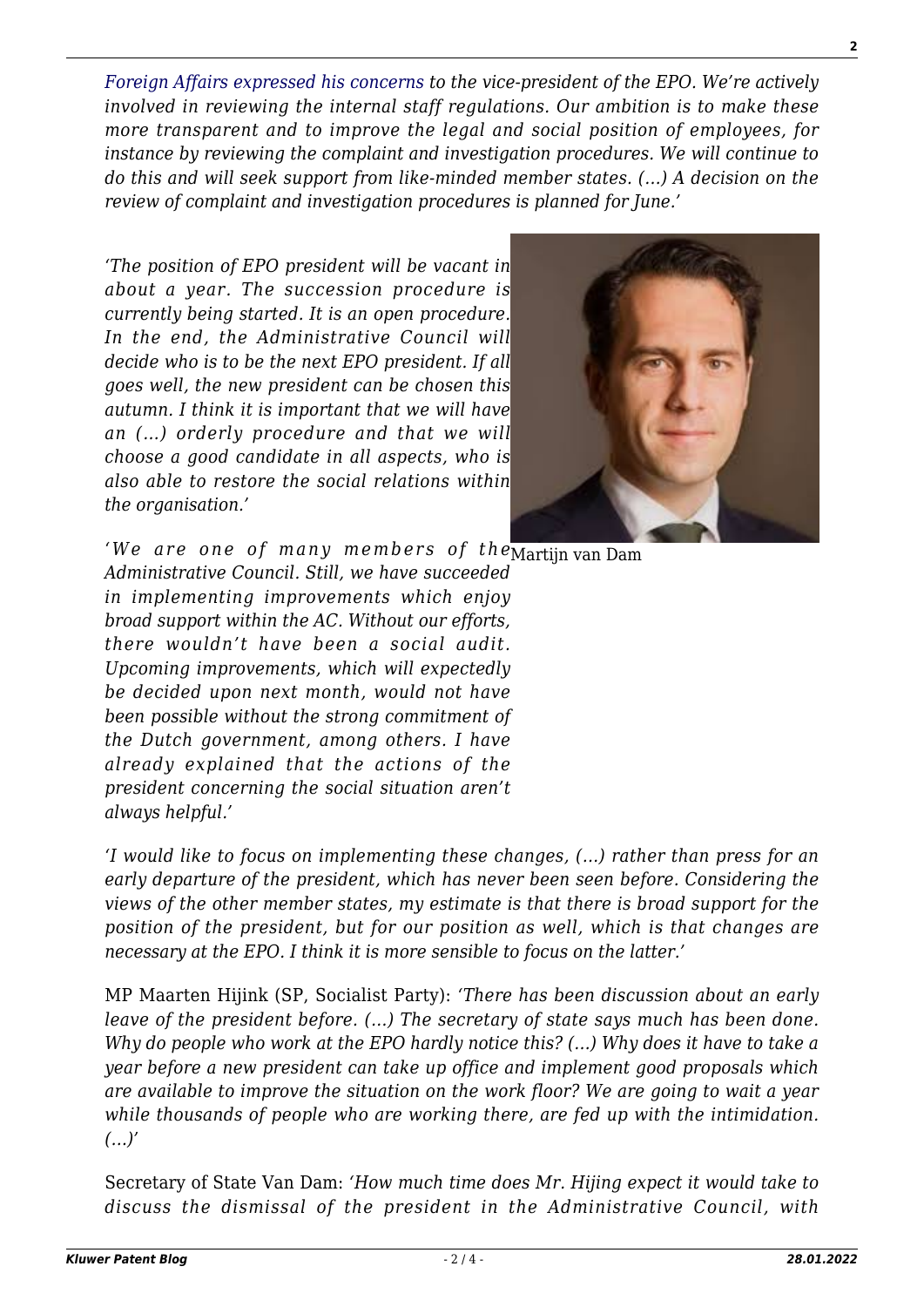*representatives of so many member states? I think this will take more time than the procedure to appoint a successor of the EPO president which has now been started. (…)'*

Earlier this month, the SUEPO and the Dutch trade union VEOB filed a [complaint](http://kluwerpatentblog.com/2017/05/09/epo-trade-union-files-complaint-against-the-netherlands-before-european-court-of-human-rights/) [against The Netherlands before the European Court of Human Rights](http://kluwerpatentblog.com/2017/05/09/epo-trade-union-files-complaint-against-the-netherlands-before-european-court-of-human-rights/) (ECHR), arguing that the Dutch government allows the EPO – which has one of its offices in Rijswijk – to infringe on the fundamental right of the unions to take collective action and to enter into collective negotiations (press release [here](http://www.unionsyndicale.eu/wp-content/uploads/2017/05/170509-Press-Release-SUEPO-VEOB-ECHR.pdf)). On 20 January 2017, the [Dutch](http://kluwerpatentblog.com/2017/01/20/dutch-high-court-upholds-immunity-european-patent-organization-in-conflict-with-trade-unions/) [Supreme Court had ruled](http://kluwerpatentblog.com/2017/01/20/dutch-high-court-upholds-immunity-european-patent-organization-in-conflict-with-trade-unions/) that the European Patent Office could invoke its immunity from jurisdiction of Dutch courts in its conflict with the EPO trade unions. By upholding the EPO's immunity claim, the Supreme Court overturned a [judgment of the](https://uitspraken.rechtspraak.nl/inziendocument?id=ECLI:NL:GHDHA:2015:255) [Appeals Court](https://uitspraken.rechtspraak.nl/inziendocument?id=ECLI:NL:GHDHA:2015:255) in The Hague (15 February 2015), which assumed jurisdiction and held that the unions in and of themselves did not have an effective legal remedy within the EPO.

For regular updates, subscribe to this [blog](http://kluwerpatentblog.com/newsletter/?email=&mailing_list_widget_submit=Subscribe) and the free **[Kluwer IP Law Newsletter](http://genons.kluwerlawonline.com/public/subscription/KIPL/subscribe/?_ga=1.119291072.835536738.1418219570)**.

## **Kluwer IP Law**

The **2021 Future Ready Lawyer survey** showed that 81% of the law firms expect to view technology as an important investment in their future ability to thrive. With Kluwer IP Law you can navigate the increasingly global practice of IP law with specialized, local and cross-border information and tools from every preferred location. Are you, as an IP professional, ready for the future?

[Learn how](https://www.wolterskluwer.com/en/solutions/kluweriplaw?utm_source=patentblog&utm_medium=articleCTA&utm_campaign=article-banner) **[Kluwer IP Law](https://www.wolterskluwer.com/en/solutions/kluweriplaw?utm_source=patentblog&utm_medium=articleCTA&utm_campaign=article-banner)** [can support you.](https://www.wolterskluwer.com/en/solutions/kluweriplaw?utm_source=patentblog&utm_medium=articleCTA&utm_campaign=article-banner)

*To make sure you do not miss out on regular updates from the Kluwer Patent Blog, please subscribe [here.](http://patentblog.kluweriplaw.com/newsletter)*